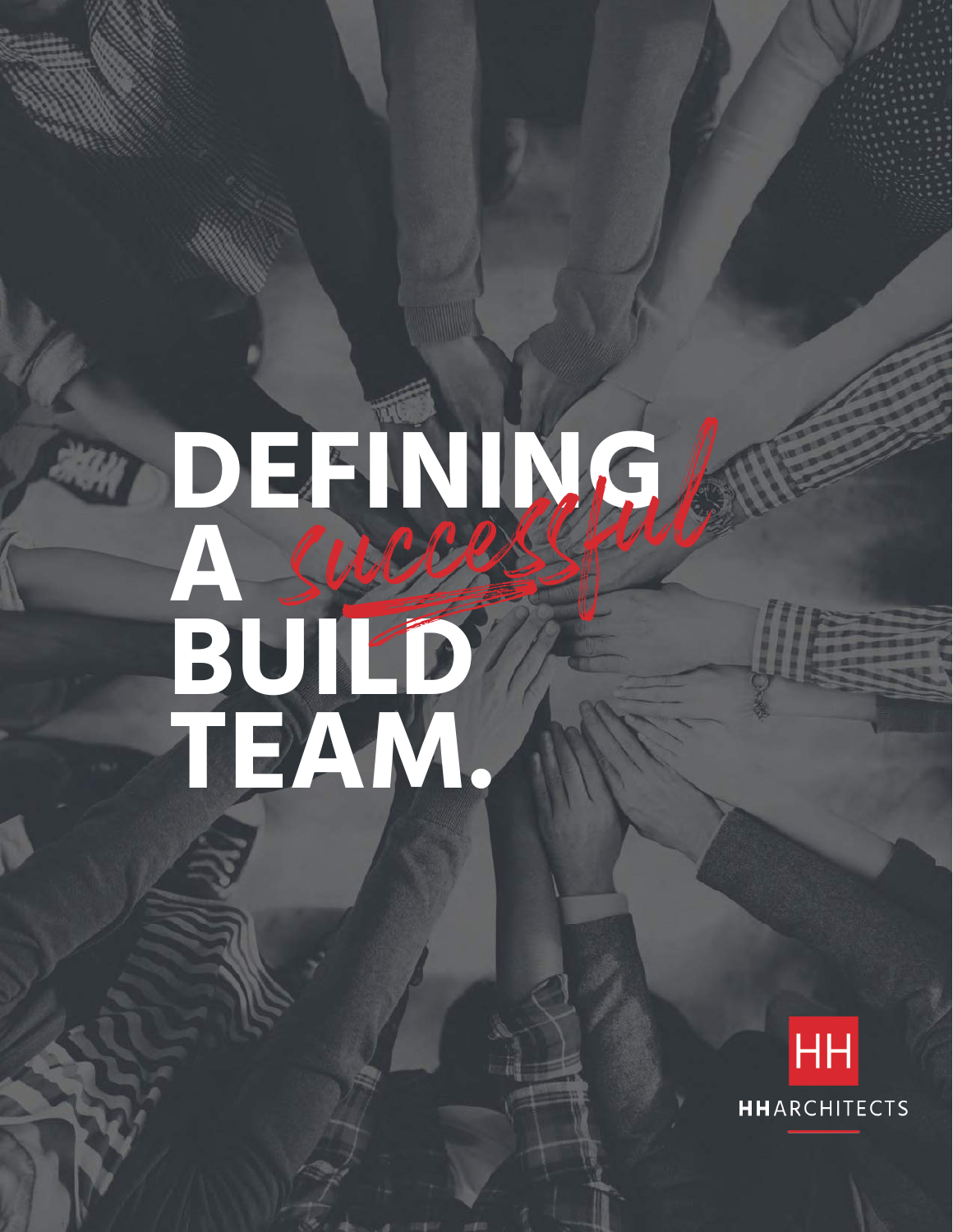## DEFINING A SUCCESSFUL Build Team.

Who does not like to succeed? We all like to hear job well done – especially when embarking on a building project. Before starting any project, one of the most impactful decisions you will make is determining the team who will shepherd it forward. The success of your project is directly linked to a successful relationship of the team driving it. Mattie Stepanek captured well when he said, "Unity is strength. . . when there is teamwork and collaboration, wonderful things can be achieved." So, what does a successful team look like?

I believe there are five motivational areas of focus for building and keeping a successful team – Relationships, Communication, Clarity, Leadership, and Joy.

**Relationships.** It is not about just being connected, together working towards the same task, it is an intentional focus on the people in your team and those working on your project. Get to know each other, build trust through open dialogue, and find your common ground. Everyone has a part to play, and the team will be stronger for recognizing it. We have all heard what you put in is what you get out. Your team will spend a lot of time together, working through various challenges and/or opportunities and needs to have this base to return to.

**Communication.** It is one of the pillars of any great relationship. The importance here is to cast a compelling vision. You need to define what you are hoping to achieve and discuss how you expect to get there. Make sure all parties have an opportunity to speak into and ultimately buy in to the project goals. Establish a method for sharing information, create a distribution plan for action items and the decisions for them. Whether in person or online (think zoom) hold regular meeting to discuss progress and evaluate next steps. This communication is critical in creating clarity.

**Clarity.** Creating clarity is meant to be a challenging process. The key to finding the way forward is asking questions, challenging assumptions and diving into what success looks like for all parties involved. Success will mean different things to everyone. Some will focus on and creating clarity on where each member is speaking from helps frame the discussion and find solutions to accomplish most if not all the expectations you have identified. But most important, clarity builds trust the team is together and on the path to success.

## **HH**ARCHITECTS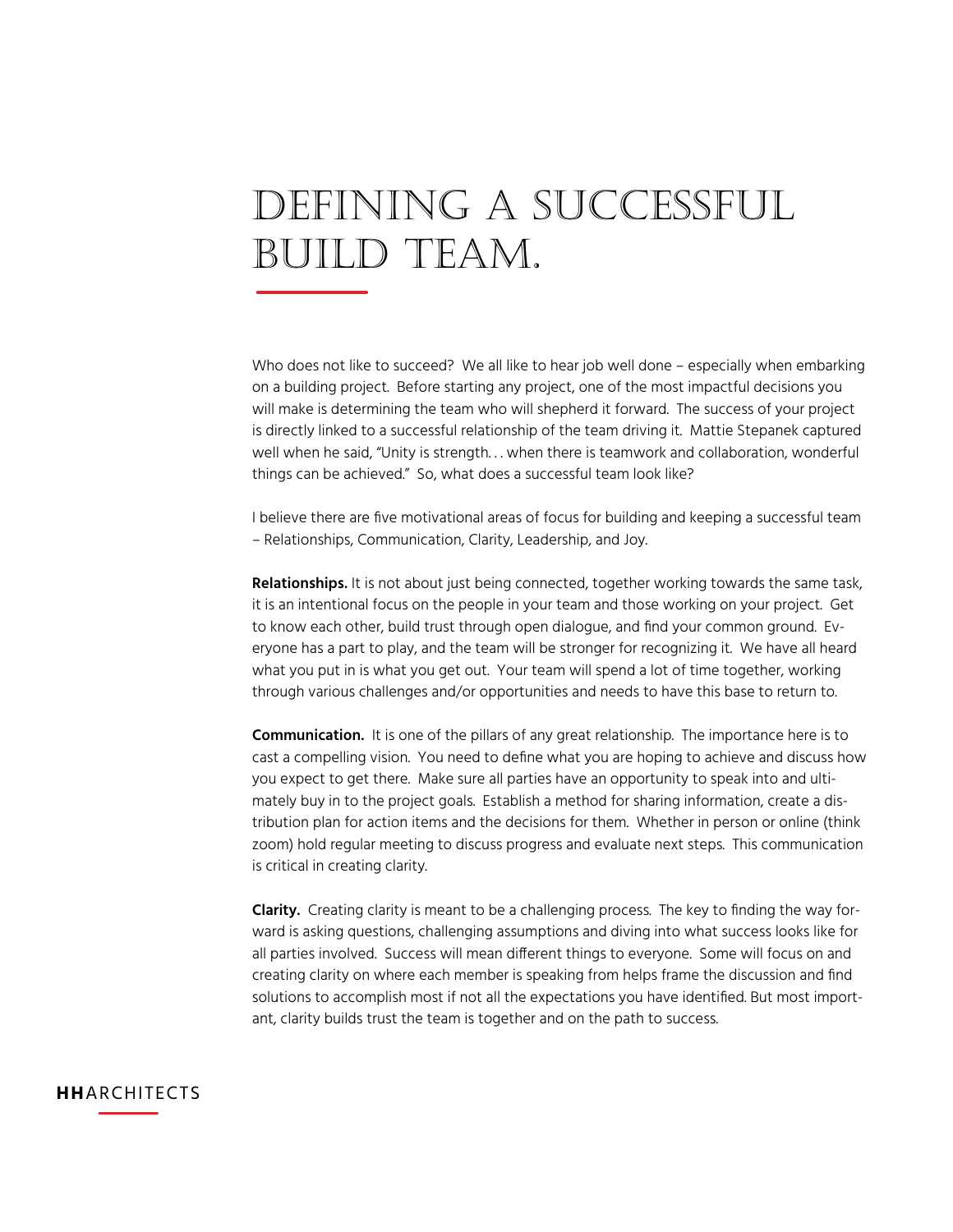**Leadership.** Encouragement and motivation are a must in keeping a project team on task on working together. A clear organizational structure for the project needs to be identified, giving clarity on roles and expectations for the various players. You want to provide a clear direction with a defined framework that values effectiveness over efficiency. C.S. Lewis puts it best "We all want progress, but if you're on the wrong road, progress means doing an aboutturn and walking back to the right road; in that case, the man who turns back soonest is the most progressive." Leading from within the team enables the team to shepherd the project to the community.

**Joy.** We are emotive beings, each with our own opinions. You will spend a lot of time together as a group, making decisions to move your project forward, so make sure you are willing to commit and contribute accordingly. All relationships need nourishment. Be purposeful in how you cultivate the relationships within the team. Enjoy each other, enjoy the process, and use the experience as a growth opportunity. Whether the team is together or mired in friction will be born out in the work itself. Every project should be seen as a blessing, an opportunity to glorify God in what he enables us to achieve.

## **Parting Thoughts**

Being successful is more than just completing your given task. Success is found in the preparations you make, it is found in how your team delivers on expectations, and it can be found in the impact a project has on the intended audience when completed. By focusing on these five motivational areas in developing a build team, you will create the synergy needed to shepherd a project to a successful completion – Glorifying God and bringing more people to know Him.

 $\vert$  and

Mark R Ashcraft, Director of Design Strategy

**HH**ARCHITECTS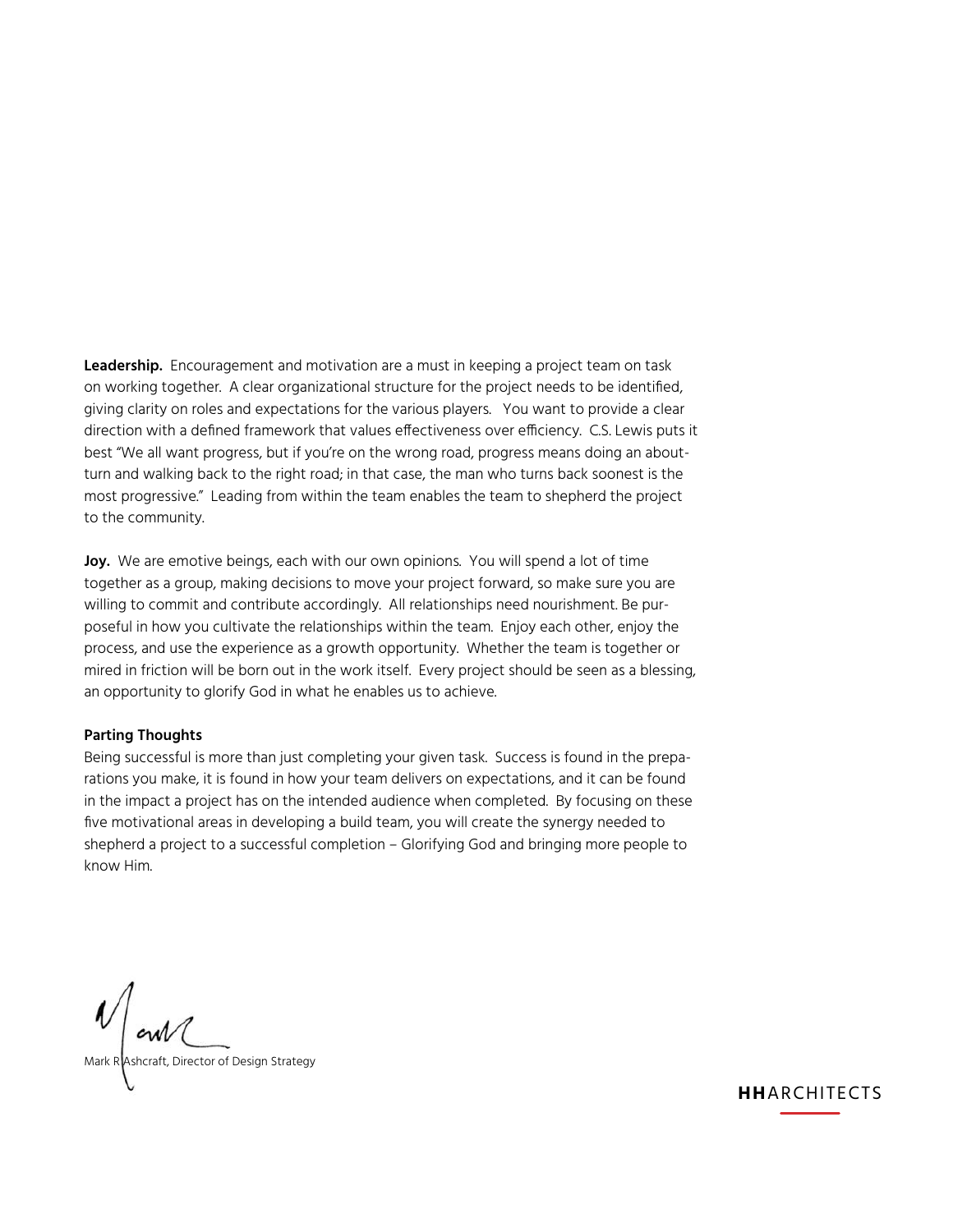